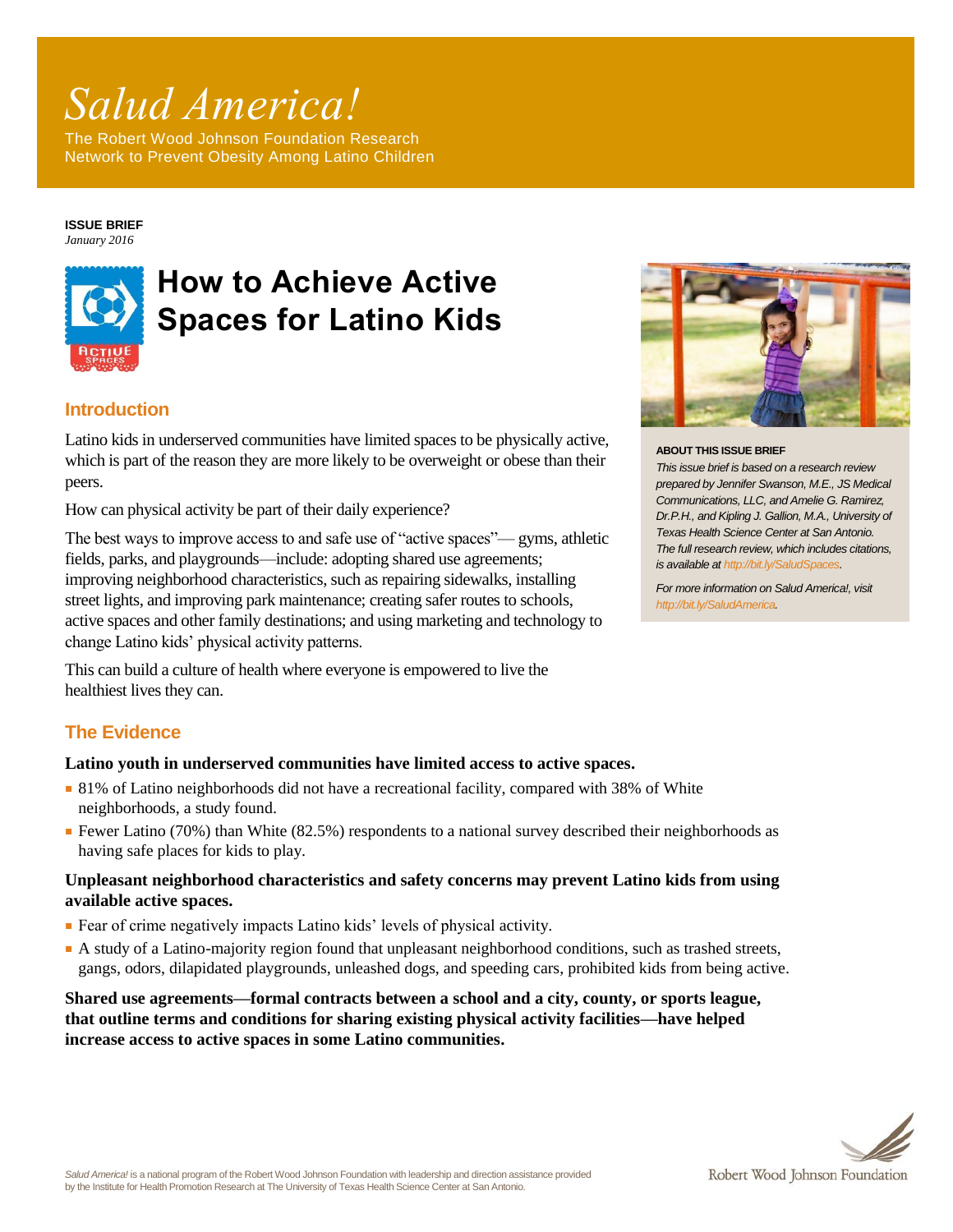- A shared use agreement in Los Angeles' Boyle Heights neighborhood (94% Latino) opened school facilities to the public to provide fields for soccer, dance rooms for Zumba classes, and open space for walking clubs.
- A shared use agreement in San Diego has schools pay for facility maintenance costs while facility users pay operational costs of their programming and provide their own staffing, supervision, and security.
- In a study of shared use agreements at Los Angeles schools, Latinos represented the largest group participating in moderate-to-vigorous physical activity at the newly opened shared-use sites.

#### **Legal statutes and governmental rules can help overcome liability concerns that often prevent school administrators from sharing facilities.**

- Public schools in all states are protected by some form of sovereign or governmental immunity, recreational use statutes, or limits on tort damages, according to one study.
- Arizona and Ohio enacted state legislation for share use agreements to clarify liability issues.

#### **Improved park maintenance and safety increases Latinos' use of active spaces.**

- A Chula Vista, Calif., program engaged kids and residents to identify barriers to park use (broken fences, poor lighting, etc.), leading to repairs and improvements that boosted intentions to use the park for exercise.
- A Los Angeles program improved park safety by scheduling park programs later in the evening, keeping parks and people occupied with positive activities.

#### **Safer routes and streets improve young Latinos' access to active spaces.**

- An "Open streets" event in a Latino-majority part of Chicago restricted vehicles for an afternoon to promote walking, running, and biking and allow residents to play in the street.
- The Safe Routes to School National Partnership provides information and resources for schools and communities to increase the safety of neighborhood streets to facilitate walking and biking.

#### **Marketing and technology are promising strategies to promote physical activity for Latino kids.**

- The VERB social marketing campaign used bilingual, culturally relevant radio and TV ads and other elements, which led to improved physical activity levels in kids ages 9-13.
- New mobile apps geo-locate wellness activities in Austin, Texas (35.1% Latino) and make a game of active living and healthy eating for kids in San Antonio, Texas (63.2% Latino).

#### **Conclusions and Policy Implications**

#### **Conclusions**

- Latino youth in underserved communities have few options for and inadequate access to active spaces.
- Several Latino communities have successfully implemented shared use agreements to increase public access to active spaces. These agreements, along with legal rules and governmental regulations, can help overcome liability, cost, and staffing issues.
- Improving neighborhood characteristics—better sidewalks, lighting, safer routes, etc.—can ease safety and perception concerns, potentially increasing physical activity among Latino kids.
- Marketing and technology hold promise in improving Latino kids' physical activity behaviors.

#### **Policy Implications**